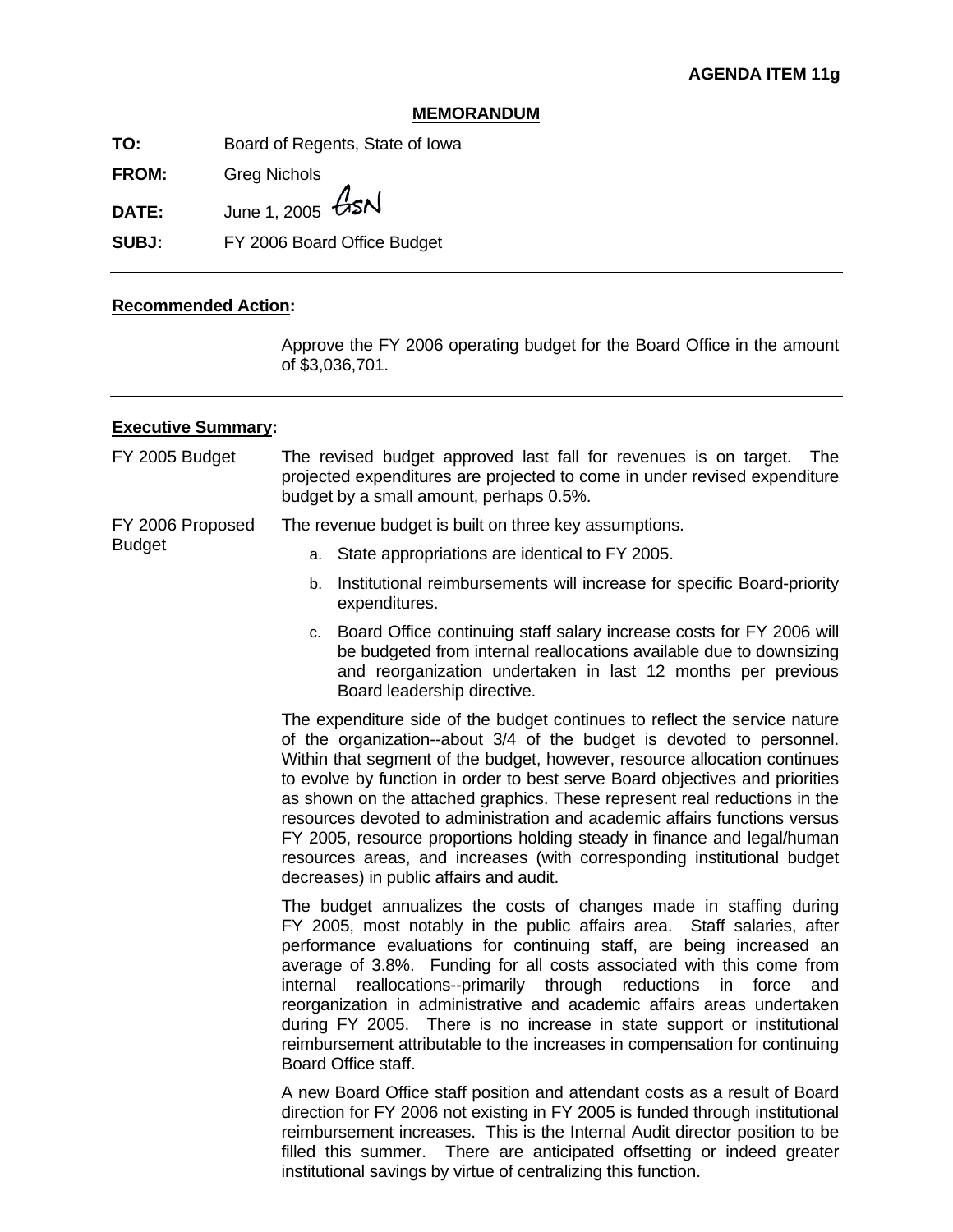As legal and human resource services at the Board Office continue to be improved, a small increment of institutional reimbursement increases will be used to provide greater coordination in retention of outside counsel, and better utilization of 'enterprise' legal expertise across the institutions. As has been the case in FY 2005 related to better utilization of Board office staff in collective bargaining, offsetting savings in campus legal expenses are anticipated to result from this effort.

 The travel budget for FY 2006 is increased. These funds are in part attributable to the new Internal Audit position, and in part, due to planned Board federal relations activities in the coming fiscal year.

 There are incremental small changes in other areas of the budget. For example, office space costs increase in FY 2006 as new and more functional finished square footage has come on-line to accommodate staff changes being implemented. There is also an increase in advertising and communications items.

 The 'special services' item continues to contain the costs associated with the Attorney General's billing for services to the entire enterprise--an item costing in excess of \$275,000 annually, or about 9% of the total Board Office budget.

 The Board Office operation, in total, and including costs for Board members as well as staff, remains below 1% of the total Regent enterprise budget. In relation to the size of the enterprise, this is one of the leanest operations of its kind in the nation.

 $FV$ 2006

|                                            | FY 2005 Initial<br><b>Budget</b> | FY 2005<br><b>Revised Budget</b> | <b>1 L ZUUU</b><br>Proposed<br><b>Budget</b> |
|--------------------------------------------|----------------------------------|----------------------------------|----------------------------------------------|
| Income                                     |                                  |                                  |                                              |
| <b>State Appropriations</b>                | 1,160,398                        | 1,167,137                        | 1,167,137                                    |
| <b>Institutional Reimbursements</b>        | 1,295,557                        | 1,645,557                        | 1,864,064                                    |
| Non-institutional                          | 3,500                            | 3,500                            | 3,500                                        |
| Principal demutualization                  | 2,000                            | 2,000                            | 2,000                                        |
| Total                                      | 2,461,455                        | 2,818,194                        | 3,036,701                                    |
| Expenditure                                |                                  |                                  |                                              |
| Personnel and Board per diem               | 1,857,634                        | 2,173,634                        | 2,300,296                                    |
| Travel                                     | 52,336                           | 74,336                           | 120,063                                      |
| <b>Office Supplies &amp; Printing</b>      | 27,000                           | 27,000                           | 27,000                                       |
| Dues                                       | 20,000                           | 20,000                           | 20,000                                       |
| Advertising                                | 2,000                            | 2,000                            | 12,000                                       |
| Communications                             | 28,500                           | 40,500                           | 47,500                                       |
| <b>Outside Services &amp; Repairs</b>      | 9,910                            | 16,649                           | 22,649                                       |
| <b>State Audit</b>                         | 13,000                           | 13,000                           | 13,000                                       |
| <b>Workers Compensation</b>                | 4,175                            | 4,175                            | 5,004                                        |
| Data Processing                            | 28,500                           | 28,500                           | 28,500                                       |
| <b>Office Equipment &amp; Furninshings</b> | 6,000                            | 6,000                            | 10,000                                       |
| Office Space                               | 94,000                           | 94,000                           | 109,289                                      |
| Educational/Training                       | 15,000                           | 15,000                           | 15,000                                       |
| <b>Special Services</b>                    | 303,400                          | 303,400                          | 306,400                                      |
| Total                                      | 2,461,455                        | 2,818,194                        | 3,036,701                                    |

**BOARD OFFICE BUDGET**

\H:\BF\2005\05jundoc\0605\_ITEM11g.doc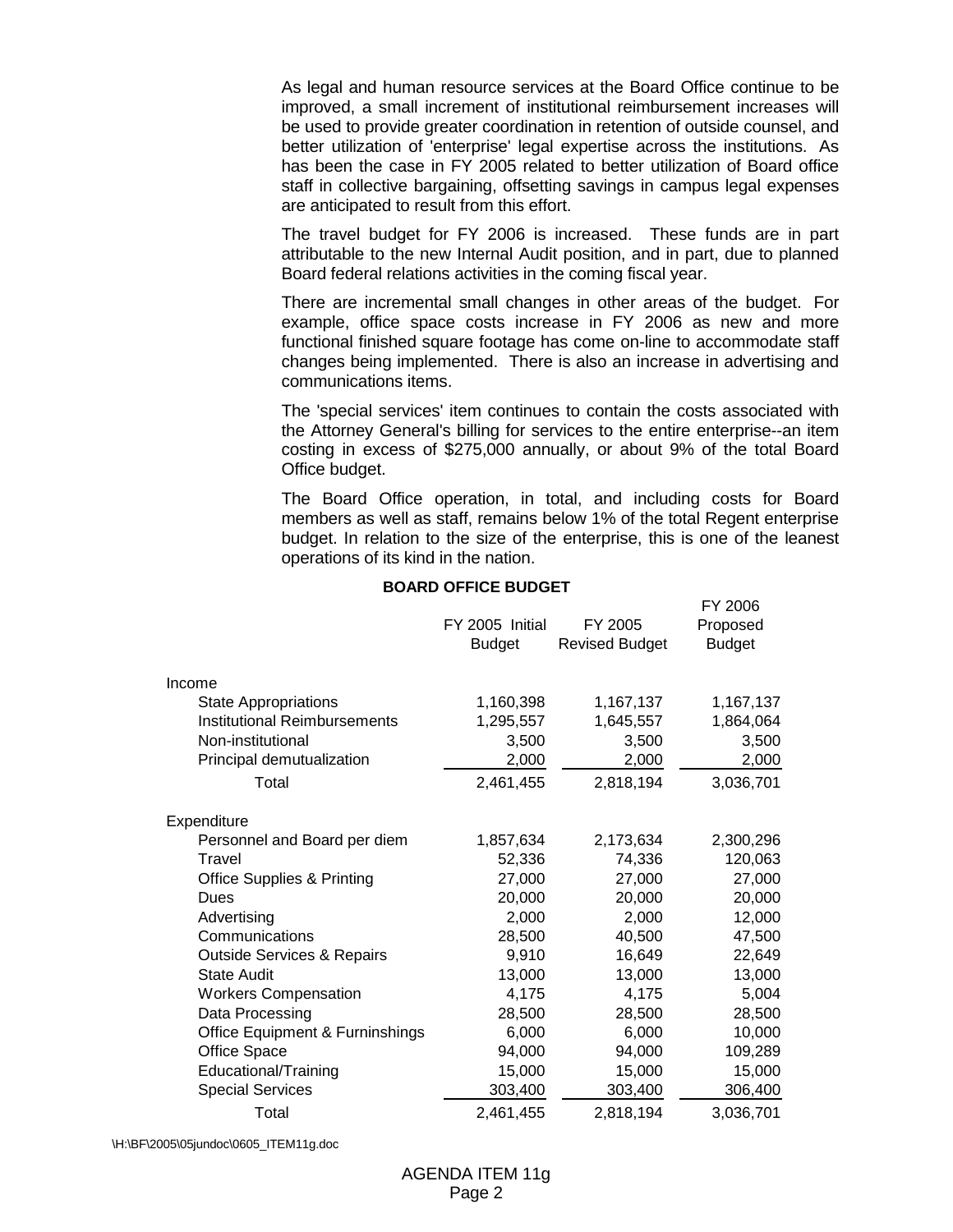



## AGENDA ITEM 11g Page 3